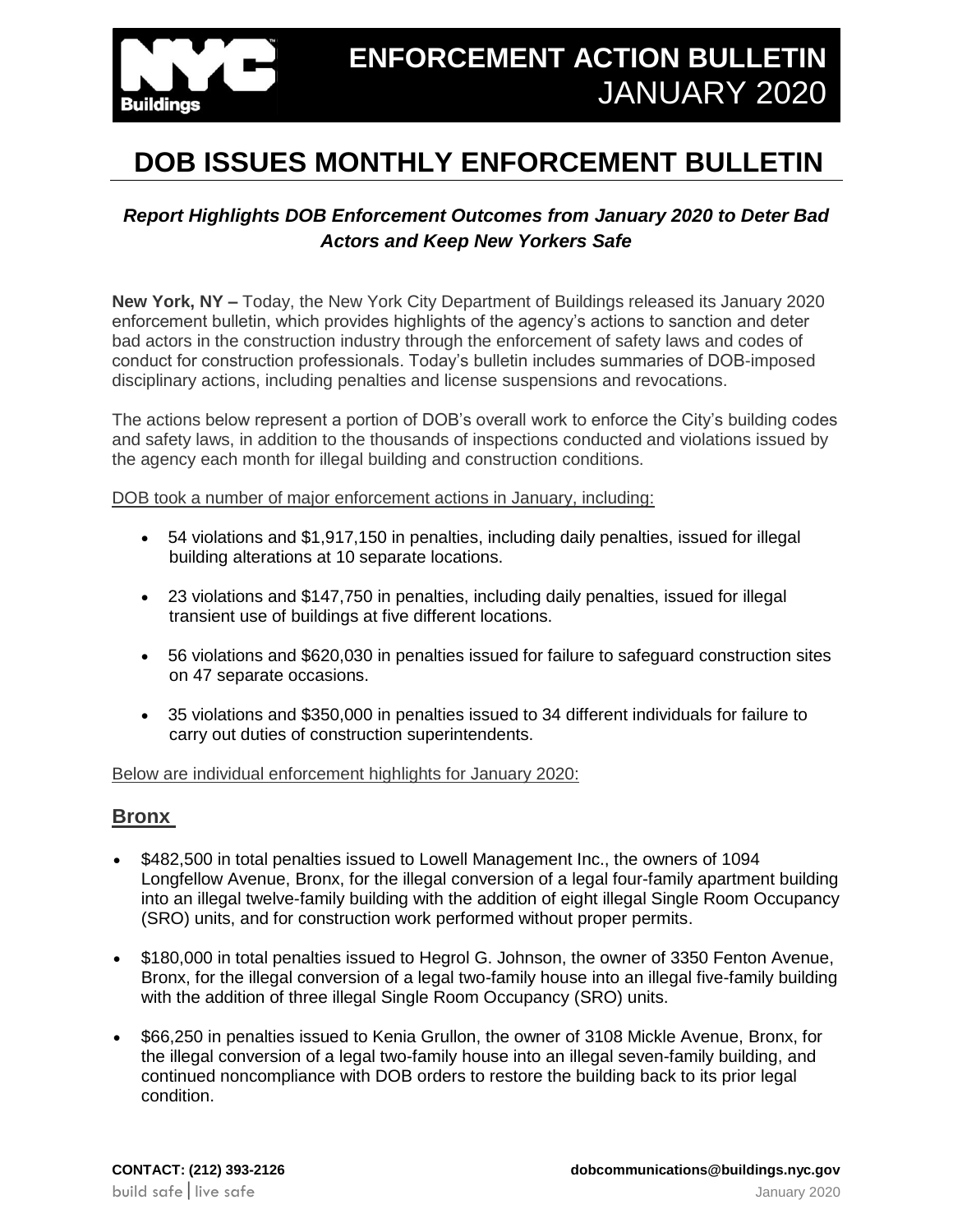- \$20,000 in penalties issued to Grant Avenue Owners Corp., the owners of 1259 and 1272 Grant Avenue, Bronx, for failure to provide sidewalk pedestrian protection measures after filing façade inspection reports indicating that the façades were unsafe.
- \$12,500 in penalties issued to ZM Force LLC, the owners of 1560 and 1580 Pelham Parkway, Bronx, for failure to file required façade inspection reports to the Department for multiple cycles.
- The owner of 2271 Southern Avenue, Bronx, was cited for using the property for illegal dead-vehicle and junk storage. After a default hearing, an Order of Closure was issued by the Department. The illegal use of the property was discontinued prior to the Department needing to padlock the property. The location will continue to be monitored for compliance.



## **Brooklyn**

- \$150,000 in total penalties issued to Min Ru Zheng, the owner of 370  $50<sup>th</sup>$  Street, Brooklyn, for the illegal conversion of a legal two-family house into an illegal twelve-family building with the addition of ten illegal Single Room Occupancy (SRO) units.
- \$10,000 in penalties issued to General Contractor Empire Management and Con. for failure to safeguard a construction site at 1056 Manhattan Avenue, Brooklyn. DOB inspectors found that the entry leading into the work site was open and unlocked at a time when construction was not ongoing and no workers were at the site.
- \$8.750 in penalties issued to General Contractor Reliant Builders Corp. for multiple violating conditions at a work site located at  $1845.58<sup>th</sup>$  Street, Brooklyn, including failing to provide a technical report for the special inspections of steel erected up to the  $3<sup>rd</sup>$  floor of the site, missing guardrails, missing roof protection for adjacent properties, and work observed that was contrary to the approved plans.

#### **Manhattan**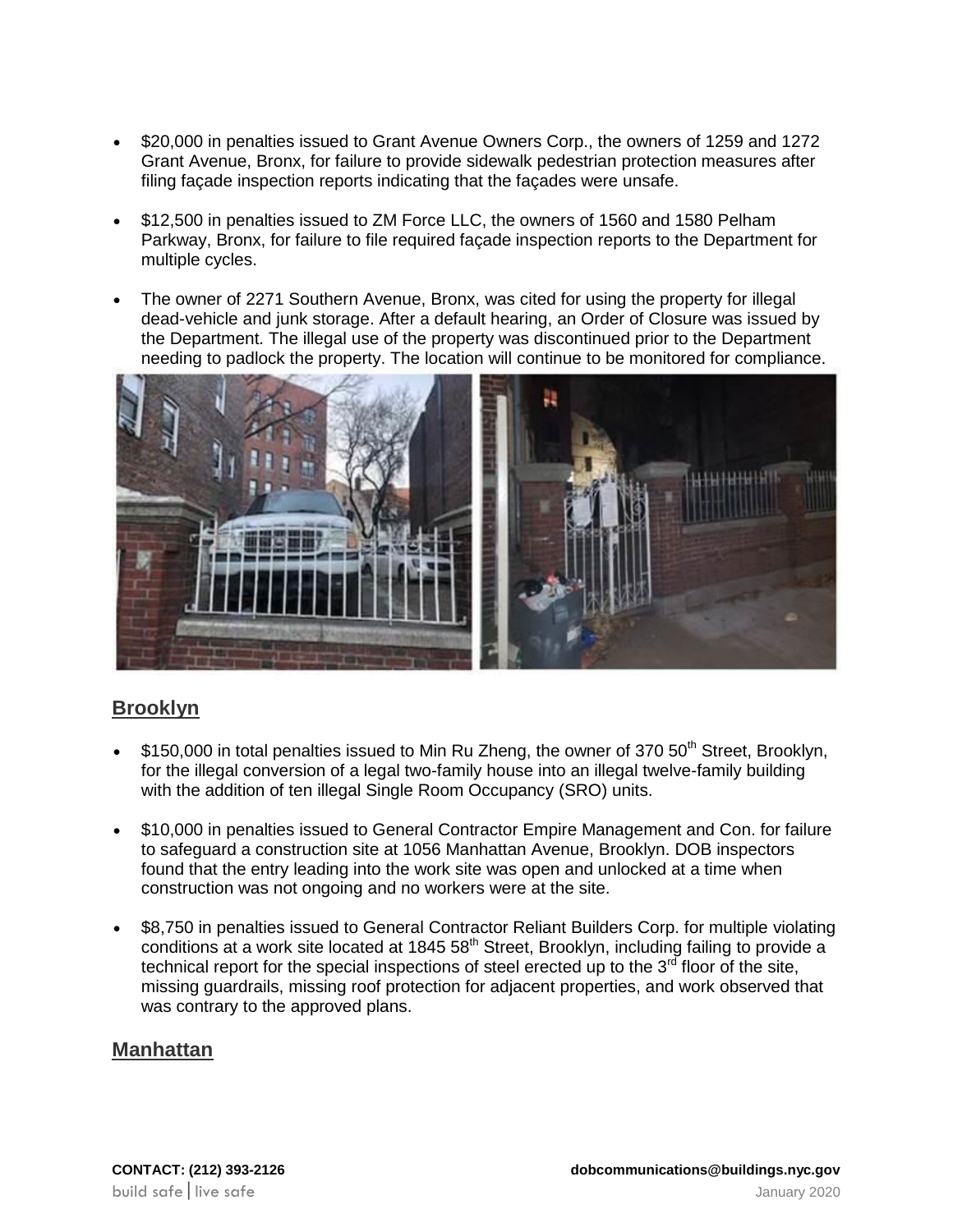- \$37,250 in total penalties issued to General Contractor Grand Builder Contracting after DOB inspectors found multiple violating conditions at a job site at 335 Grand Street, Manhattan, including failure to properly secure the construction site, unguarded holes found on one of the floors, missing guard rails, inadequate egress, missing window protection, missing rebar caps, and inadequate housekeeping.
- \$32,000 in total violations issued to Safety Registrant Sciame Construction LLC for multiple violating conditions observed at a construction site at 11 Jane Street, Manhattan, including unsafe storage of a generator on the sidewalk, Yodock barriers around the site not properly weighted down, failure to provide a sidewalk shed, missing guard rails around an elevator shaft, inadequate housekeeping, and failure to keep approved design drawings on site.
- \$25,000 in penalties issued to Safety Registrant Ranger Builders LLC after an excavator on a construction site at 199 Chrystie Street, Manhattan, struck the back wall of an adjacent building, creating a hole in the structure.
- \$10,000 in penalties issued to Construction Superintendent Goran Medak for failing to perform his duties and properly maintain accurate safety logs at a construction site located at 51 MacDougal Street, Manhattan. DOB inspectors found that the safety log book had entries already filled out for future dates.
- \$5,000 in penalties issued to Anthony T. Rinaldi for failure to file a report with the Department about an injury at a work site at 75 Kenmare Street, Manhattan. A worker at the location was injured when mortar fell into his eyes, requiring the worker to be taken to the hospital.
- \$10,000 in penalties issued to LLC EQR-East 27 Street Apartment LLC, the owner of 240 East  $27<sup>th</sup>$  Street, Manhattan, for improperly preventing public access to a Privately Owned Public Space (POPS), by padlocking the gates to the plaza.

## **Queens**

- $\bullet$  \$108,500 in penalties issued to Edward J. Erhard IV, the owner of 121-08 84<sup>th</sup> Avenue, Queens, for the illegal conversion of a legal two-family house into an illegal six-family building with the addition of four illegal Single Room Occupancy (SRO) units, illegal construction work performed without permits, and failure to properly maintain the building.
- \$60,000 in penalties issued to Southridge Cooperative Sec. 1, the owners of 3325 92<sup>nd</sup> Street, 3305 92<sup>nd</sup> Street. 3345 92<sup>nd</sup> Street, 3324 93<sup>rd</sup> Street, 3304 93<sup>rd</sup> Street, and 3344 93<sup>rd</sup> Street, Queens, for failure to provide sidewalk pedestrian protection measures after filing façade inspection reports indicating that the façades were unsafe.
- \$23,750 in penalties issued to General Contractor Sunny Builders NY Corp. after DOB inspectors found multiple violating conditions at a job site located at 23-15 39<sup>th</sup> Avenue, Queens, including inadequate safety measures during hoisting operations, failure to provide flagmen for the site, failure to provide overhead protection measures for workers, providing a pedestrian walkway contrary to DOT specifications, and failure to install proper safety netting.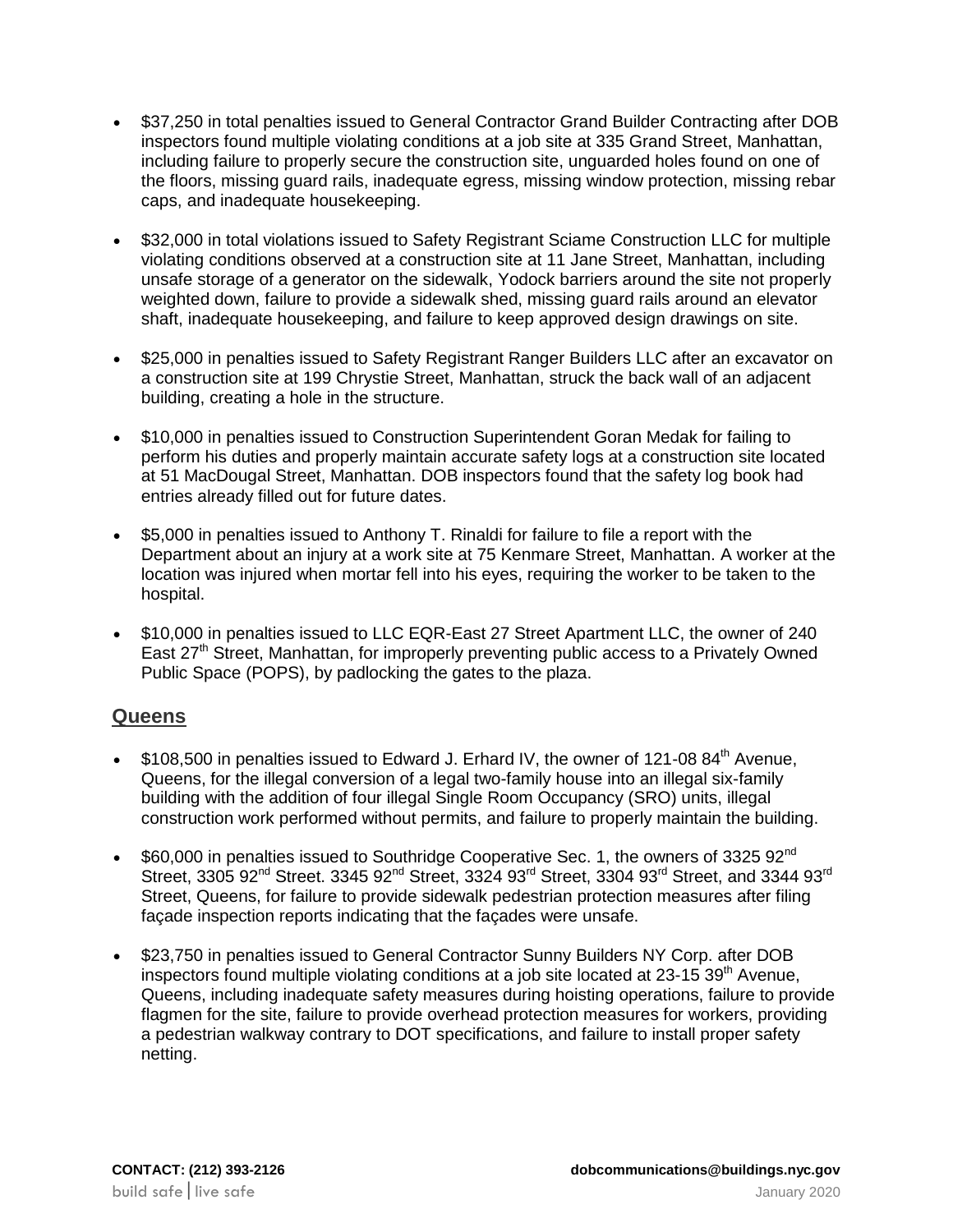- \$10,000 in penalties issued to General Contractor First Class Management Co. for failure to safeguard a construction site located at 35-20 146<sup>th</sup> Street, Queens. DOB inspectors found that the contractor failed to properly protect the roof level of the new 6-story building project, and allowed water to permeate behind a stucco facade, which caused pieces of stucco to fall off the building.
- \$10,000 in penalties issued to General Contractor Bobcat Construction Corp. for failure to safeguard a construction site at 30-17 31<sup>st</sup> Street, Queens, after DOB inspectors found multiple safety issues at the site, including egress stairs at the site that were too narrow, failure to provide a pedestrian walkway outside of the site, and an excavator that was improperly parked near a leading edge at the site, posing a potential danger to the public.
- \$10,000 in penalties issued to Construction Superintendent Farhad Nabatkhorian for failing to perform his duties at a construction site at 30-17 31<sup>st</sup> Street, Queens, including failure to keep proper construction documents on site, closing off a sidewalk without a DOT permit, and not providing a control access zone for an excavator at the site.
- Following the issuance of a criminal court summons to Doris Robertson, the owner of 87-03 32<sup>nd</sup> Avenue, Queens, for the illegal conversion of a legal two-family home into an illegal four-family building by creating two illegal apartments in the cellar, the defendant removed the apartments, and restored the cellar back to its prior legal condition.

# **Staten Island**

 The owner of 154 Elvin Street, Staten Island, was cited for using the property for illegal dead-vehicle and junk storage. After a default hearing was conducted an Order of Closure was issued by the Department. The premises will be padlocked if the illegal use is not discontinued.



# **Construction and Design Professionals**